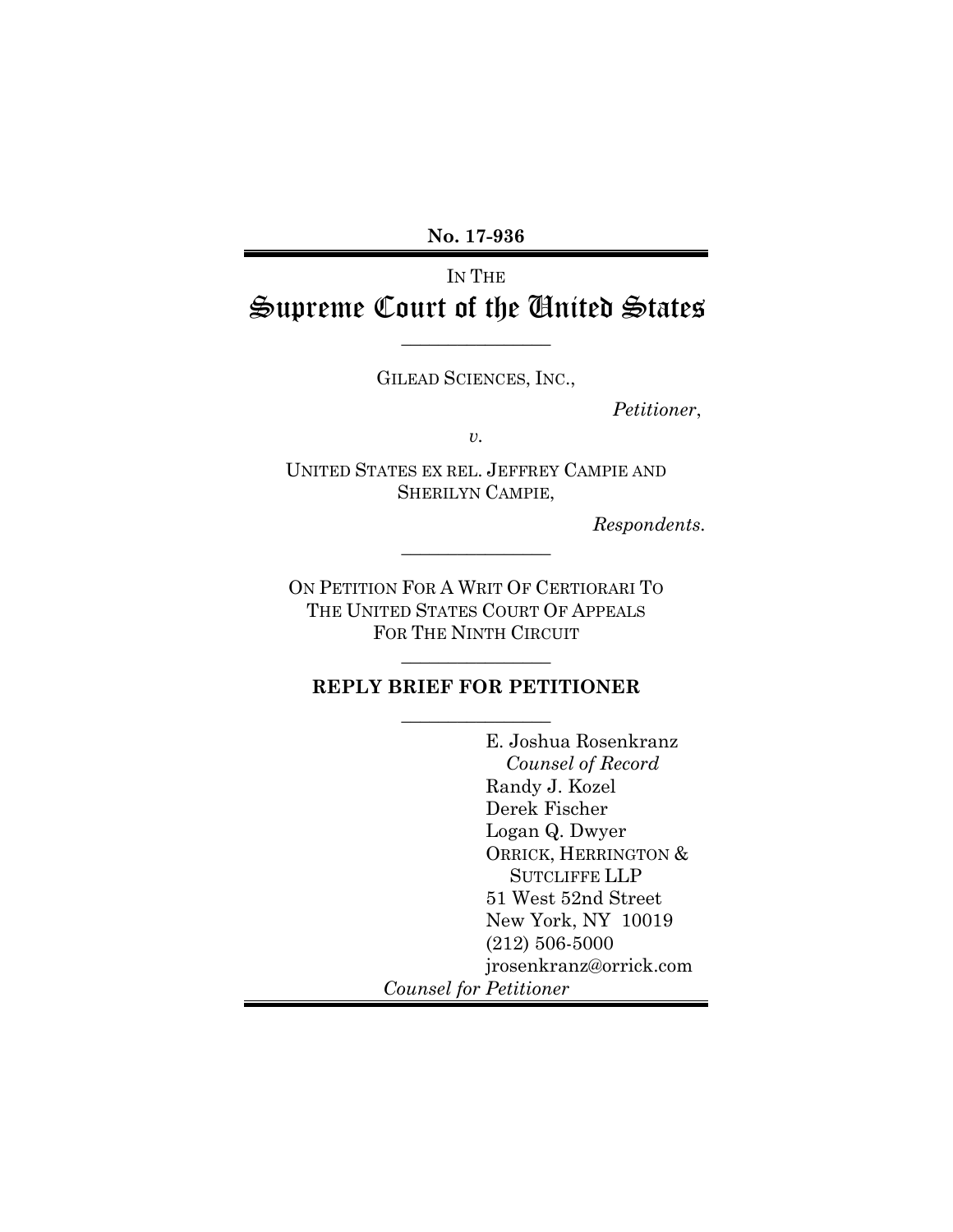# **TABLE OF CONTENTS**

# **Page**

| The Government's Actual Behavior Is<br>$\mathbf{I}$<br>Critical To The Materiality Analysis |
|---------------------------------------------------------------------------------------------|
| II. Numerous Cases Refute Plaintiffs'<br>Argument That The Circuits Are Uniform             |
| III. This Case Is A Suitable Vehicle For                                                    |
|                                                                                             |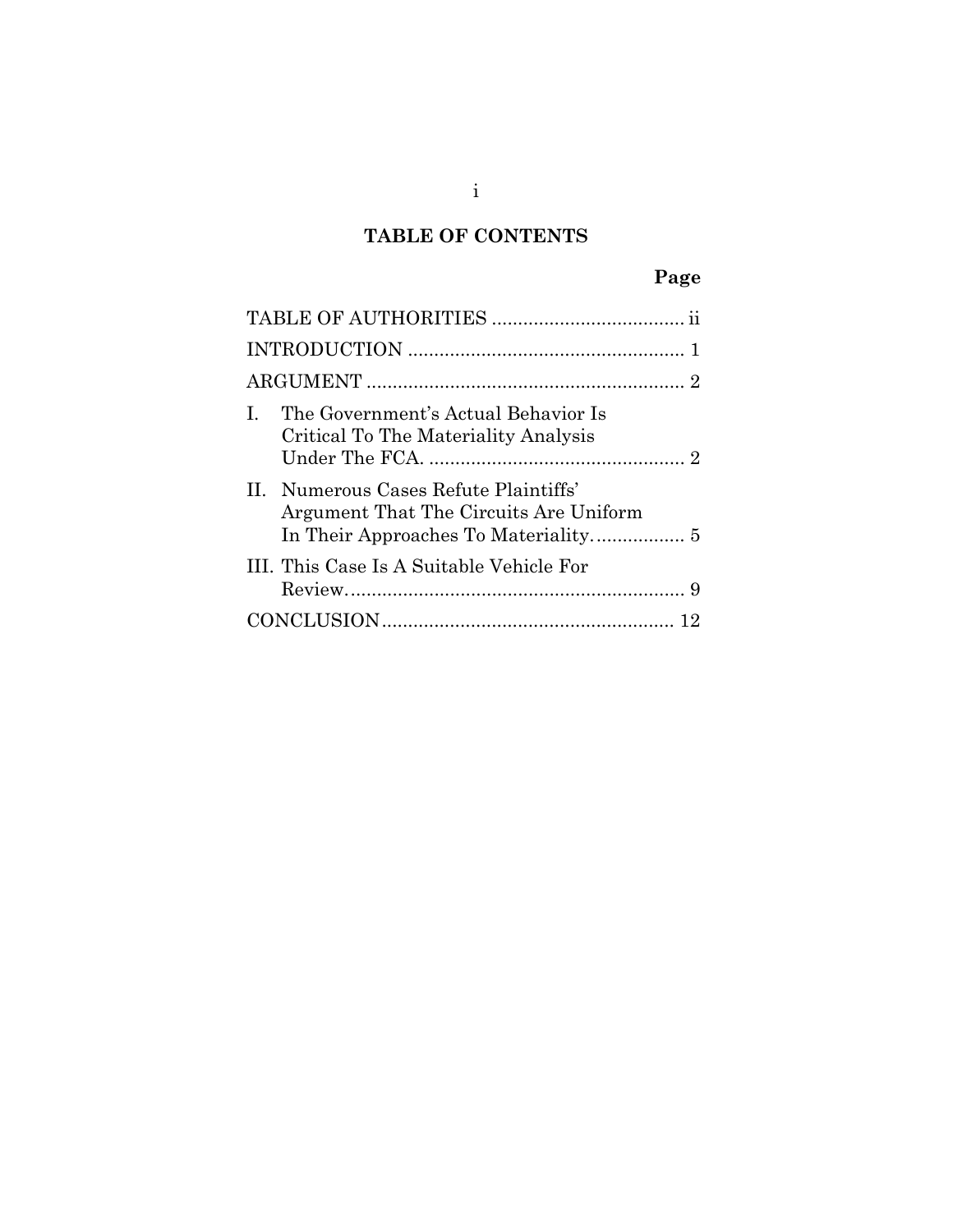# **TABLE OF AUTHORITIES**

# **Page(s)**

## **Cases**

| Bell Atlantic Corp. v. Twombly,                                                                     |
|-----------------------------------------------------------------------------------------------------|
| D'Agostino v. ev3, Inc.,                                                                            |
| United States ex rel. Escobar v.<br>Universal Health Servs., Inc.,                                  |
| United States ex rel. Harman v. Trinity<br>Indus., Inc.,                                            |
| United States ex rel. McBride v.<br>Halliburton Co.,                                                |
| United States ex rel. Nargol v. DePuy<br>Orthopaedics, Inc.,<br>865 F.3d 29 (1st Cir. 2017) 3, 6, 7 |
| United States ex rel. Petratos v.<br>Genentech Inc.,                                                |
| United States ex rel. Thomas v. Black &<br>Veatch Special Projects Corp.,                           |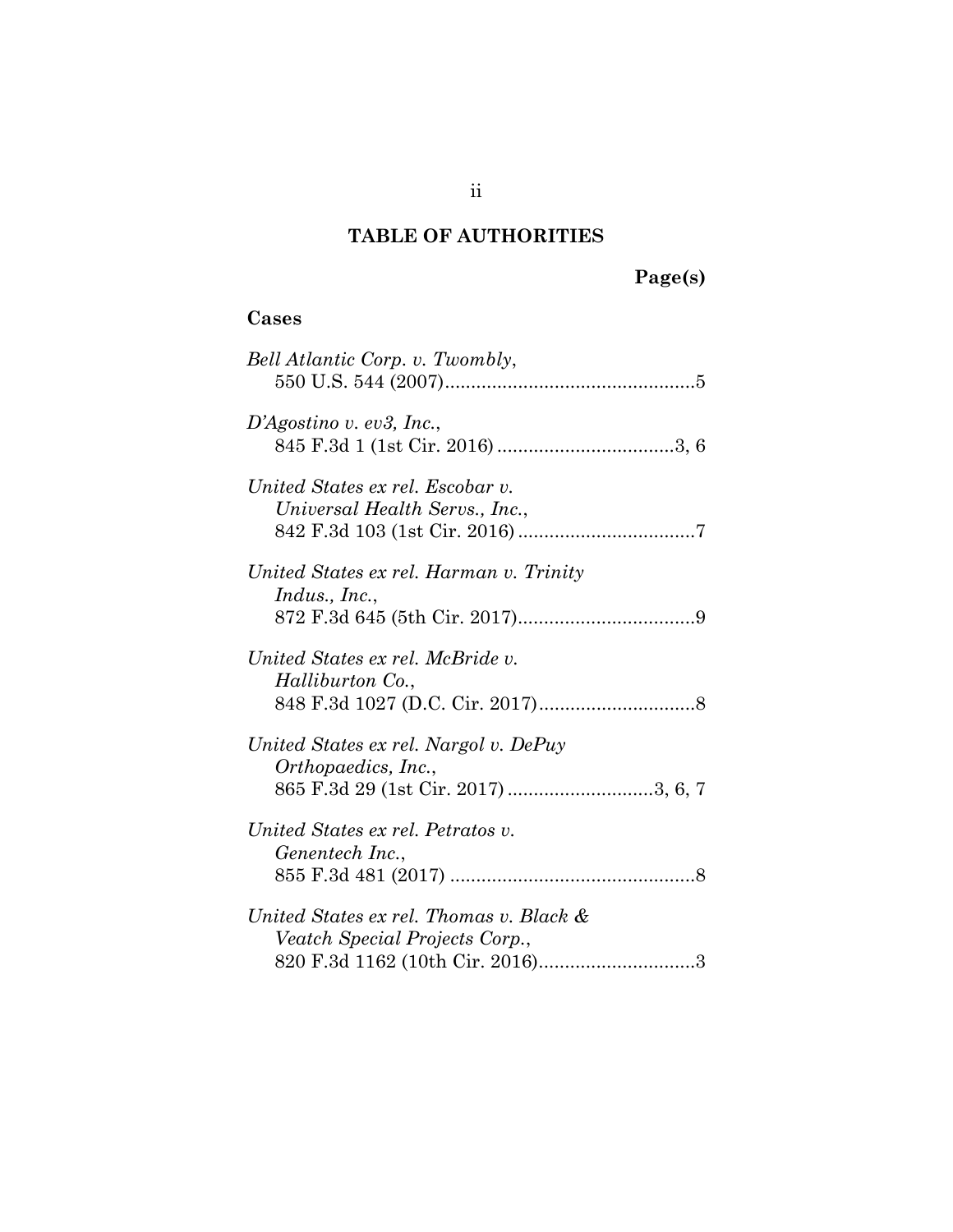| United States v. Williams,              |  |
|-----------------------------------------|--|
|                                         |  |
|                                         |  |
| Universal Health Servs., Inc. v. United |  |

| Universal Health Servs., Inc. v. United |  |
|-----------------------------------------|--|
| States ex rel. Escobar,                 |  |
|                                         |  |

## **Statutes**

| False Claims Act, |  |
|-------------------|--|
|                   |  |

# **Other Authorities**

| DOJ, Justice Department Recovers Over                                                                               |
|---------------------------------------------------------------------------------------------------------------------|
| \$4.7 Billion From False Claims Act                                                                                 |
| Cases in Fiscal Year 2016 (Dec. 14,                                                                                 |
|                                                                                                                     |
| DOJ, Justice Department Recovers Over<br>\$3.7 Billion From False Claims Act<br>Cases in Fiscal Year 2017 (Dec. 21, |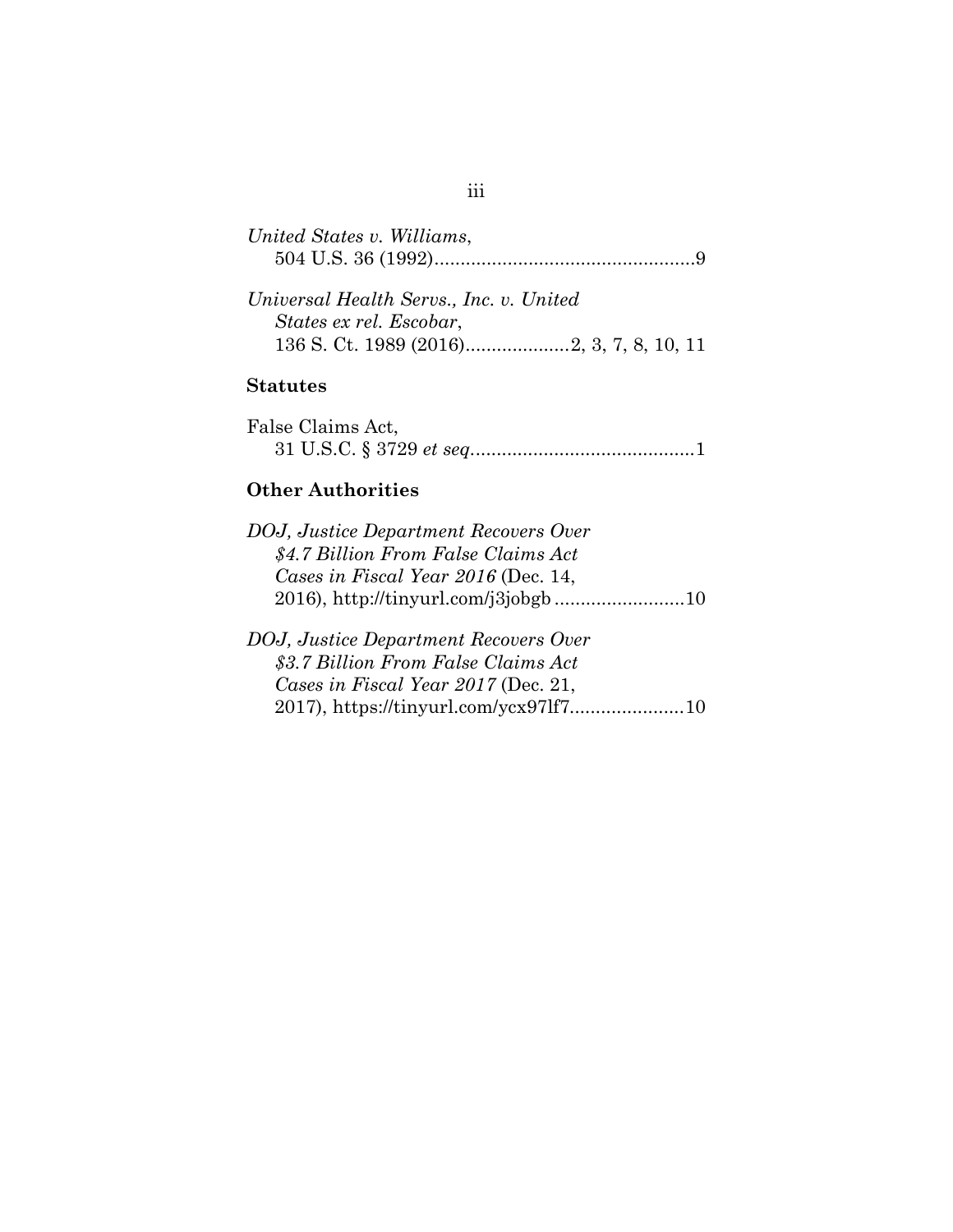### **INTRODUCTION**

The parties agree about the legal question at the heart of this case: When the Government declines to take action after learning of alleged infractions and the plaintiffs offer nothing to overcome the resulting inference of immateriality, does an action under the False Claims Act (FCA), 31 U.S.C. § 3729 *et seq.*, fail? *See* Pet i; Opp. 2.1 Gilead and six circuits say yes. Plaintiffs and the Ninth Circuit say no.

Plaintiffs attempt to shroud this clean legal question in factual disputes. The central premise of the Brief in Opposition is that "the offending conduct stopped in 2011, obviating the need for regulatory action." Opp. 4; *see also* Opp. 9, 16. But the operative complaint contradicts that premise, alleging that as of 2015, Gilead "*continues to incorporate Synthetics China-made [active pharmaceutical ingredients] into its finished drug products*." ER152 (emphasis added). Only by ignoring their own allegation can Plaintiffs avoid the obvious conclusion: If the alleged manufacturing infractions really were material, the Food and Drug Administration (FDA) would not have stood by for years, and the Government would not have continued paying for Gilead's products without objection. Yet that is precisely what happened. So it was incumbent on Plaintiffs to offer some overriding explanation

 <sup>1</sup> Pet." refers to the Petition, "Opp." to the Brief in Opposition, "ER" to the Excerpts of Record in the Court of Appeals, "Pet. App." to the appendix to the Petition, and "C.A." to the Ninth Circuit's docket entries.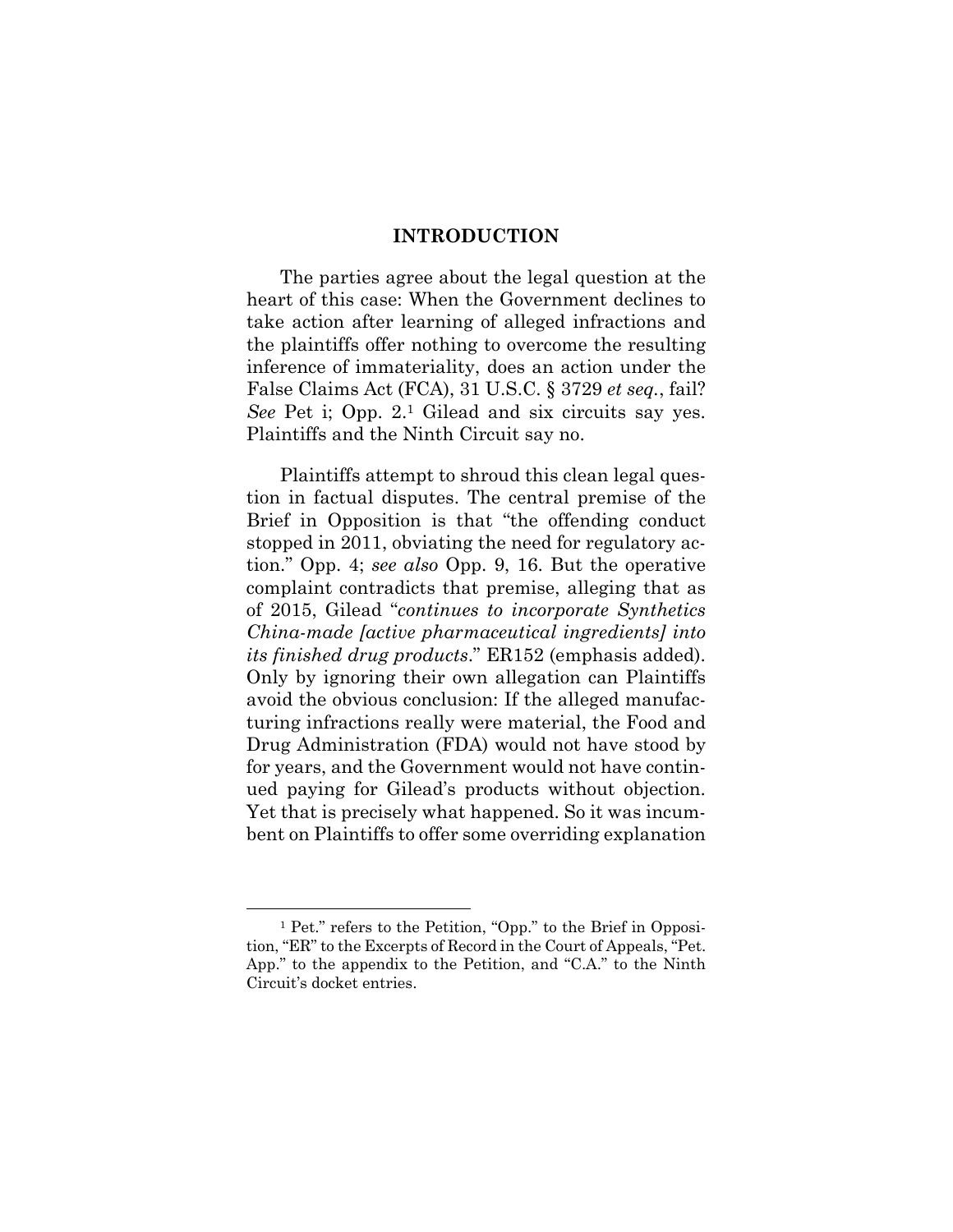for why the alleged infractions were nevertheless material. Because Plaintiffs' complaint furnished no such explanation, their claims fail as a matter of law.

At base, Plaintiffs' core theory is that materiality inquiries are almost never fit for resolution on the pleadings. Their argument amounts to a demand for costly discovery as a matter of right. That would be a disastrous approach to the FCA, which is why this Court emphasized that materiality issues are *not* "too fact intensive for courts to dismiss False Claims Act cases on a motion to dismiss." *Universal Health Servs., Inc. v. United States ex rel. Escobar*, 136 S. Ct. 1989, 2004 n.6 (2016). If FCA plaintiffs could launch directly into discovery, a burgeoning industry of relator suits would be supercharged, imposing enormous costs and shifting regulatory authority from government agencies to profit-seeking individuals.

This Court should grant the petition.

#### **ARGUMENT**

## **I. The Government's Actual Behavior Is Critical To The Materiality Analysis Under The FCA.**

Plaintiffs rest their position on the assertion that "Gilead cites no case holding that when the government continues to pay for a product despite knowledge of alleged infractions, that creates a strong inference of immateriality for the pleadings to somehow overcome." Opp. 20.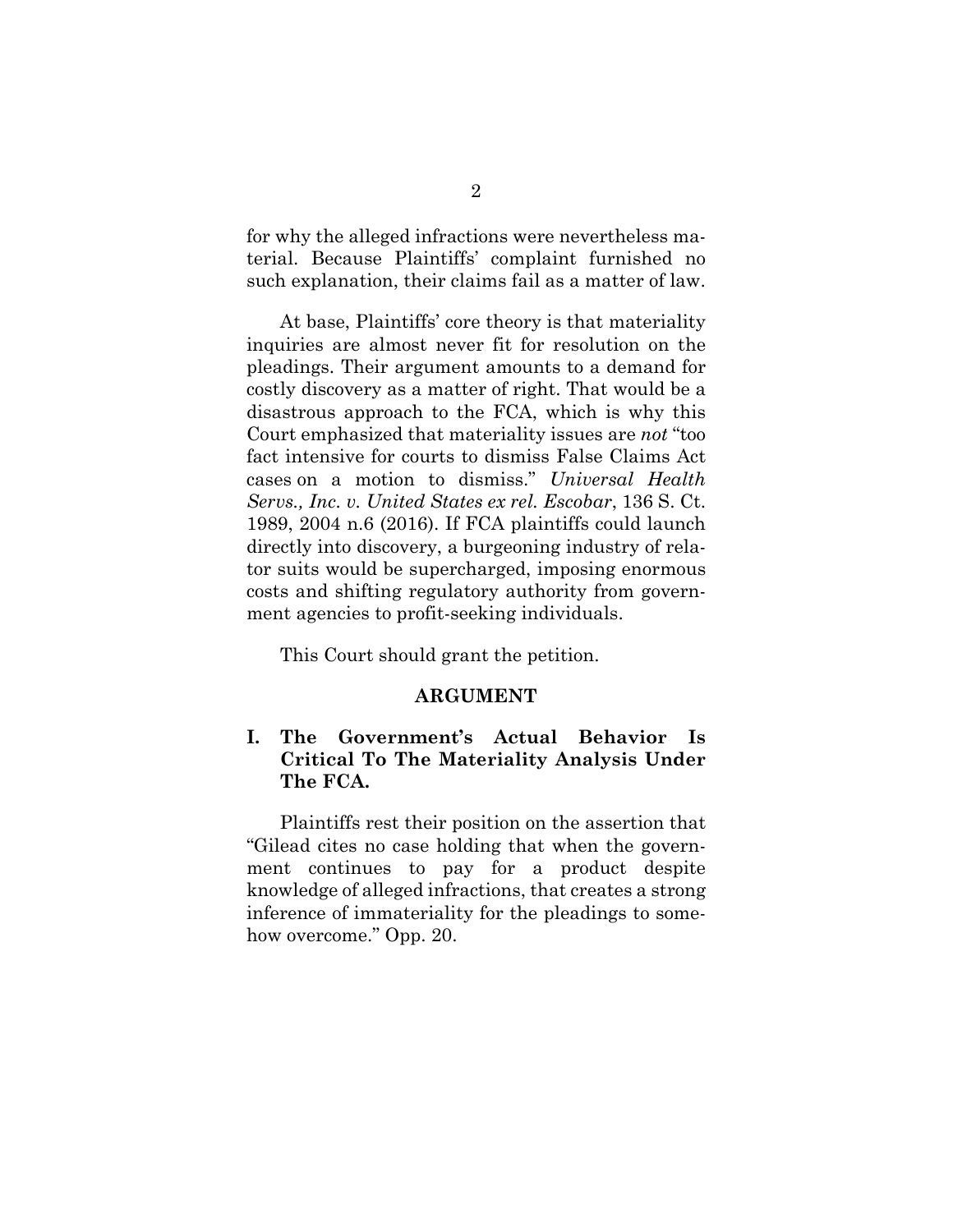Here is our case: *Escobar*. In a unanimous opinion, this Court stated that "if the Government pays a particular claim in full despite its actual knowledge that certain requirements were violated, that is very strong evidence that those requirements are not material." 136 S. Ct. at 2003. If Plaintiffs were correct that courts across the country have joined the Ninth Circuit in disregarding *Escobar*'s teaching, that would be independent cause for this Court's intervention. But as it stands, the Ninth Circuit is an outlier.

Courts outside the Ninth Circuit have accepted that the Government's continued payment after learning of allegations is powerful evidence of immateriality—and dispositive without some plausible explanation. *See, e.g., United States ex rel. Nargol v. DePuy Orthopaedics, Inc.*, 865 F.3d 29, 34 (1st Cir. 2017) (citation omitted) (governmental inaction "in the wake of Relators' allegations … renders a claim of materiality implausible"); *D'Agostino v. ev3, Inc.*, 845 F.3d 1, 8 (1st Cir. 2016) (pointing to the "FDA's failure actually to withdraw its approval of [a device] in the face of [plaintiff's] allegations"); *United States ex rel. Thomas v. Black & Veatch Special Projects Corp.*, 820 F.3d 1162, 1172-73 (10th Cir. 2016) ("The undisputed evidence instead confirms that [the relevant agency] did not withhold payment after learning of Relators' allegations."). Plaintiffs defend the Ninth Circuit's rejection of that rule, depicting materiality issues as fact-specific "matters of proof," Pet. App. 32a, that are almost impossible to dismiss on the pleadings. Opp. 19.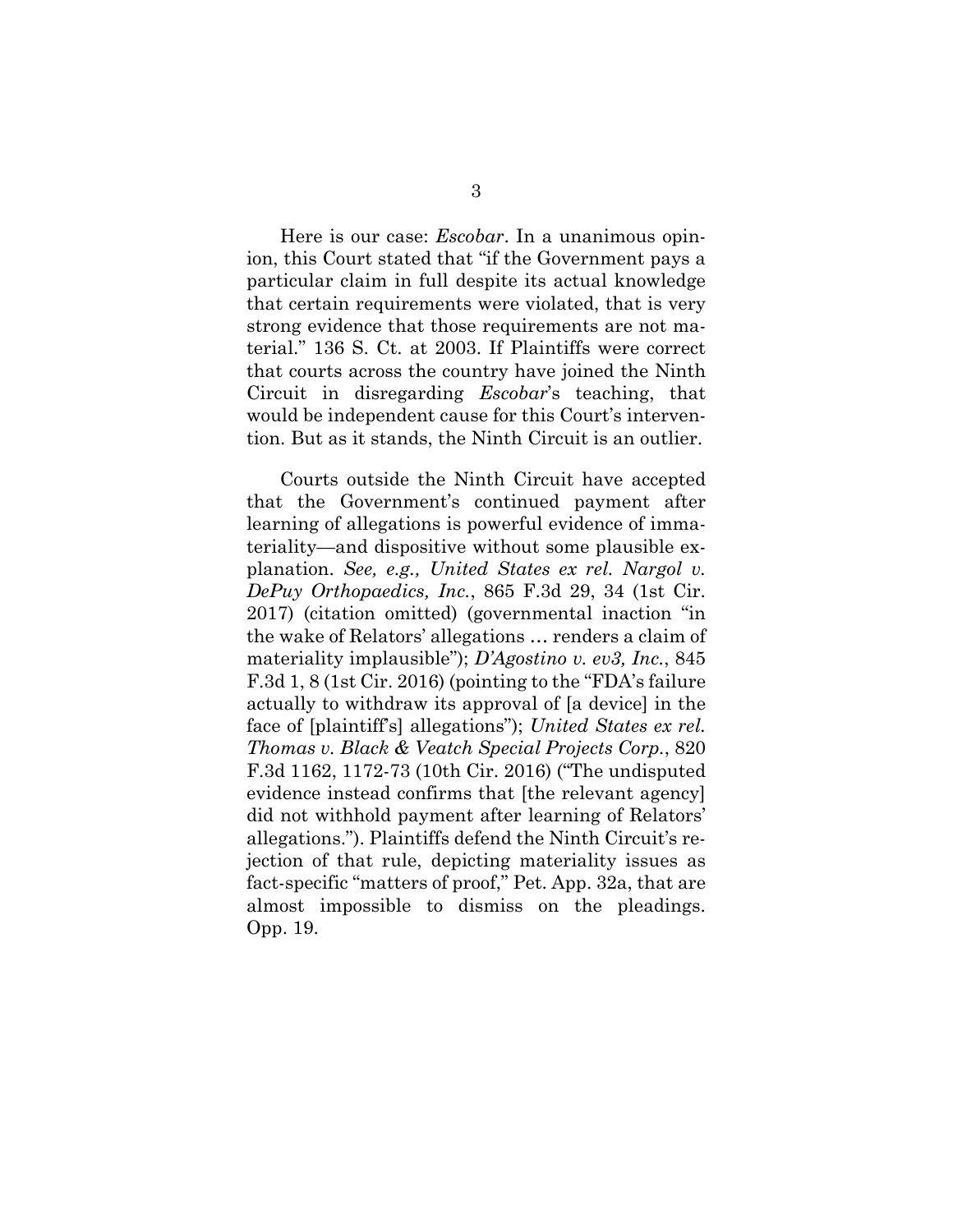There is no doubt how this case would come out in other circuits. As the Ninth Circuit conceded, Plaintiffs' complaint "outline[s] a variety of facts that speak to the government's knowledge" of alleged infractions. Pet. App. 30a. All the while, no payments were refused, no refunds were sought, and no approvals were withdrawn. Absent some alternative explanation, that is proof that the allegations were immaterial to the Government. There may be circumstances in which the Government temporarily continues its payments in the face of material infractions. In six circuits, however, Plaintiffs would need to provide that explanation.

Not so in the Ninth. Plaintiffs survived a motion to dismiss despite having offered no plausible explanation for the Government's behavior. And their attempt to rehabilitate their position before this Court is a nonstarter. Plaintiffs' Brief in Opposition asserts that "Gilead stopped using [an active ingredient called] FTC from Synthetics China in 2011—obviating the need for regulatory action and explaining why the lack of FDA action does not imply immateriality."2 Opp. 16; *see also* Opp. 4. But the operative complaint—filed in 2015—alleges that Gilead "continues to incorporate Synthetics China-made API"—an acronym for active pharmaceutical ingredients—"into its finished drug products." Pet. 9 (quoting ER152). There is no question that the Government knew about

 <sup>2</sup> The Brief in Opposition also contradicts itself on this point: Despite its contrary account on pages 4 and 16, on page 9 the Brief in Opposition describes the allegation that "Gilead stopped sourcing" the relevant drug from Synthetics China but nevertheless "continued using stockpiles of contaminated product."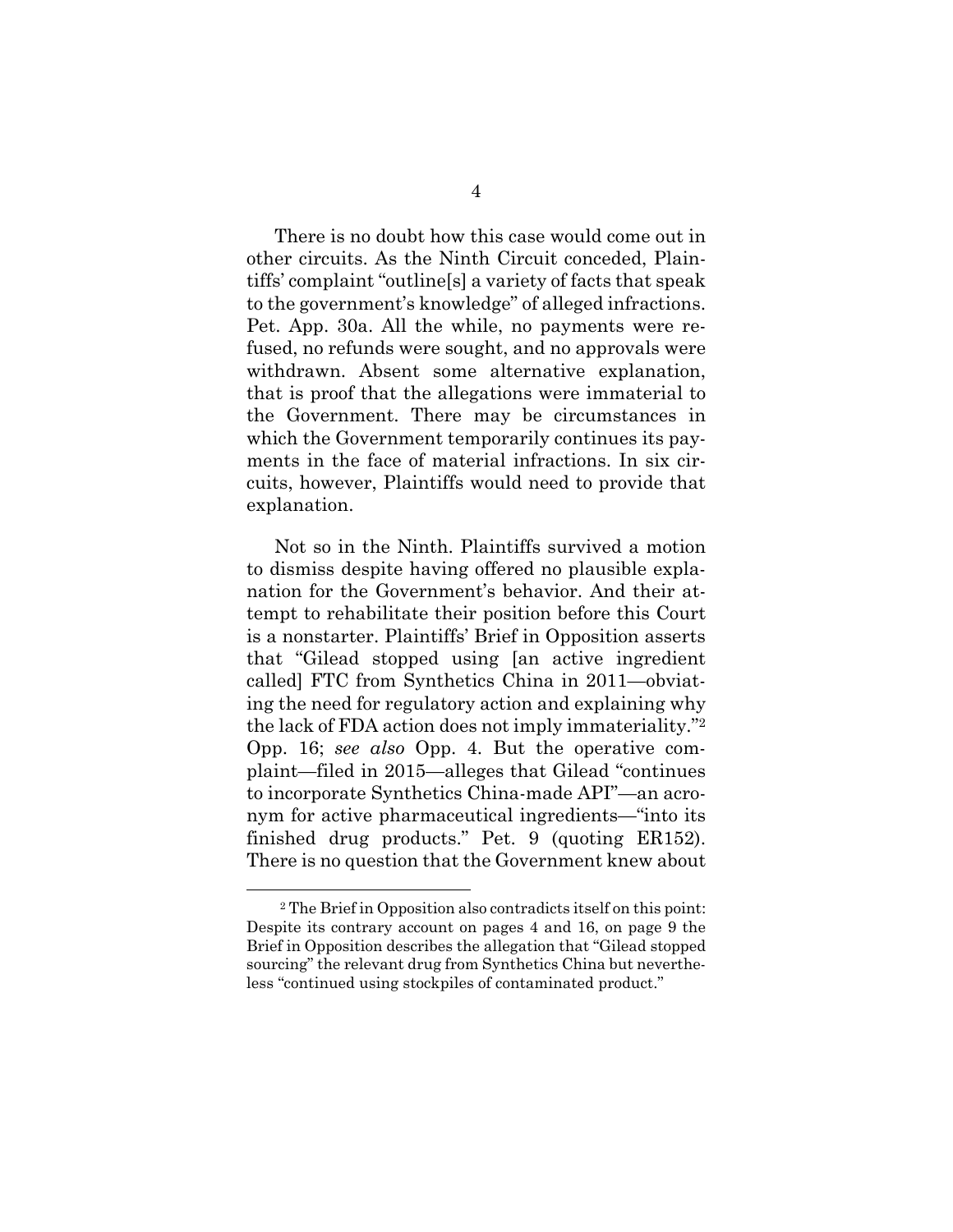the alleged manufacturing violations by then, yet it neither withdrew its approval nor withheld payments even as (according to Plaintiffs' allegations) affected drugs continued to be sold.

Apart from that counterfactual statement, Plaintiffs can manage only speculation: They merely imagine a hypothetical scenario in which the Government pays claims "under duress, relying on the FCA for a recovery." Opp. 17. But their complaint never suggests that is what happened here, much less provides specific facts to make such a theory plausible. That is fatal to their complaint, because this Court has explained that *plaintiffs*, not defendants, bear the cost of conjecture on a motion to dismiss. *Bell Atlantic Corp. v. Twombly*, 550 U.S. 544, 555 (2007) ("Factual allegations must be enough to raise a right to relief above the speculative level ….").

## **II. Numerous Cases Refute Plaintiffs' Argument That The Circuits Are Uniform In Their Approaches To Materiality.**

Plaintiffs contend that every court in the country is evaluating materiality under the FCA in precisely the same way. This would come as news to the Ninth Circuit, which frankly acknowledged that "other courts have cautioned against allowing claims under the False Claims Act to wade into the FDA's regulatory regime." Pet. App. 28a-29a. And the First Circuit certainly did not think it was in sync with the Ninth when it criticized that court for failing to appreciate "the problems of proving that the FDA would have made a different approval decision in a situation where a fully informed FDA has not itself even hinted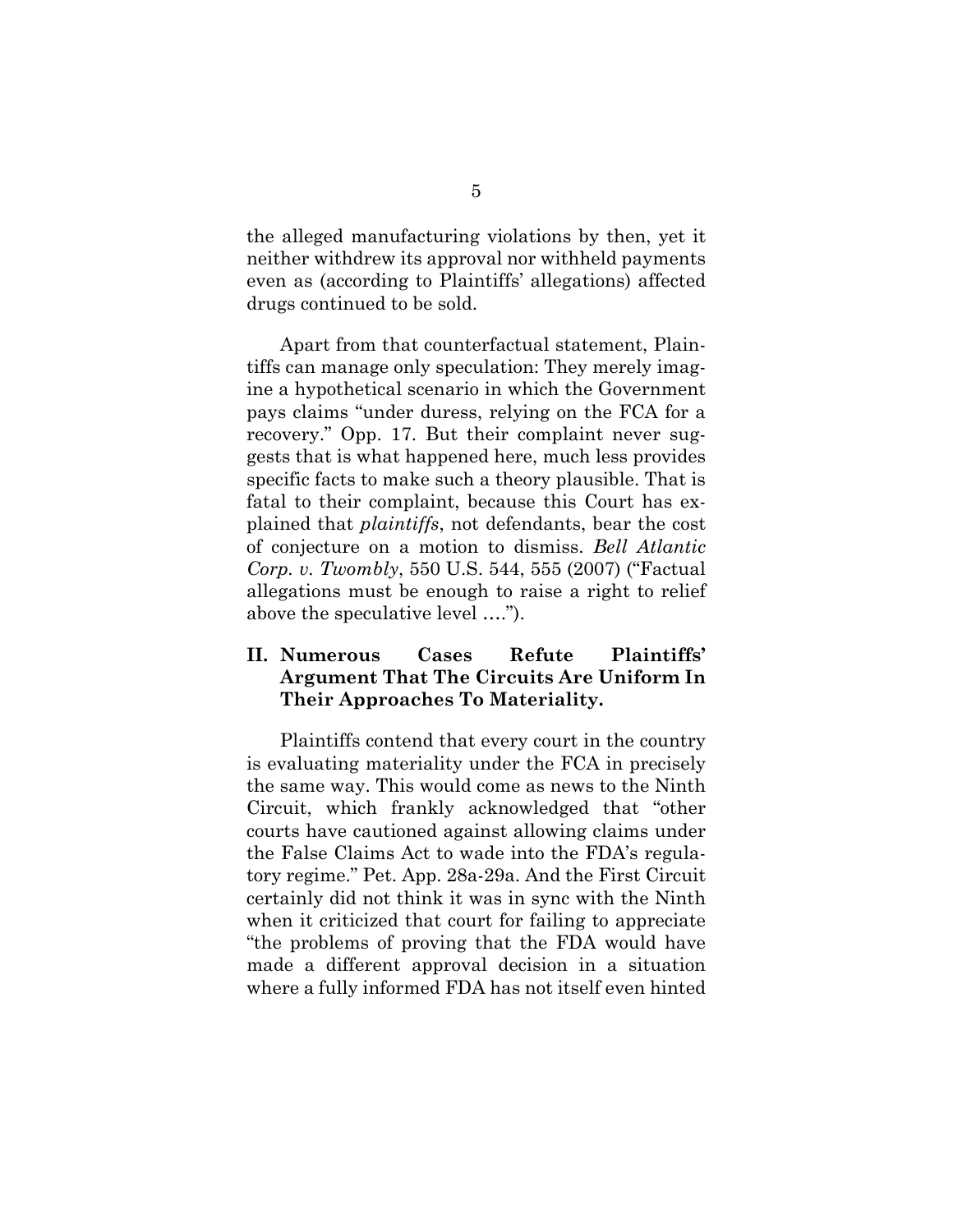at doing anything." *Nargol*, 865 F.3d at 36; *see also id.*  (noting that the Ninth Circuit "decides not to deem these problems to be fatal on a Rule 12(b)(6) motion, even if, apparently, no plausible solutions can be envisioned, even in theory"). Even beyond those stark statements of disagreement, the cases belie Plaintiffs' suggestion of uniformity in multiple ways.

For starters, the First and Third Circuits disagree with the Ninth about what weight to give the FDA's continued approval after it learns of alleged regulatory violations. *See* Pet. 13-16; *see also* Amicus Br. of Pharmaceutical Research and Manufacturers of America and Biotechnology Innovation Organization (PhRMA-BIO Br.) at 12-13. Plaintiffs fail to reconcile the Ninth Circuit's reasoning with the First Circuit's holding that the Government's failure to suspend its approval of a product in light of alleged violations "renders a claim of materiality implausible." *Nargol*, 865 F.3d at 34. Nor do Plaintiffs deny that in *D'Agostino*, the First Circuit concluded that the Government's payment of reimbursements "in the wake of [the relator's] allegations casts serious doubt on the materiality of the fraudulent representations" alleged. 845 F.3d at 7.

Plaintiffs seek to distinguish *Nargol* by noting that notwithstanding its skepticism of the Ninth Circuit's reasoning, the First Circuit accepted an alternative theory of liability based on "palming off" one product as another. Opp. 25; *see Nargol*, 865 F.3d at 40-41. But the First Circuit's decision depended on the allegation that the defendant sold "a defectively manufactured product that materially differed from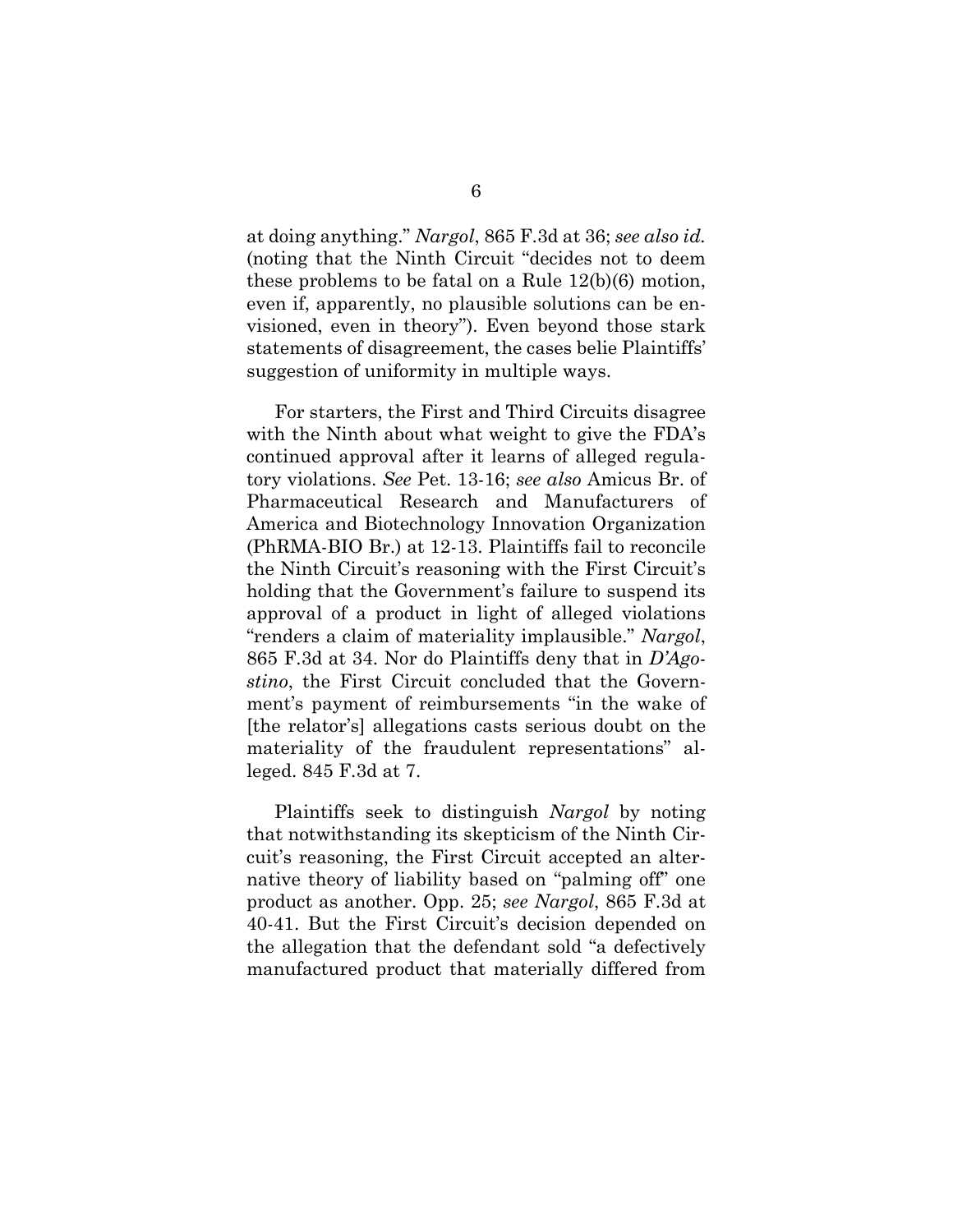the device the FDA approved" to "unsuspecting government payors." *Nargol*, 865 F.3d at 37. Here, any claim that Gilead's products "materially differed" from those the FDA approved runs headlong into the Government's continued approval of and payment for Gilead's drugs even after learning of the alleged infractions. *See id.* at 35 (explaining that the already "very strong evidence" of immateriality arising from the Government's continued payment after acquiring knowledge of alleged violations "becomes compelling when an agency … is told what Relators have to say, yet sees no reason to change its position"). Nor can the specter of "unsuspecting government payors," *id.* at 37, be sustained in this case given what the Ninth Circuit itself recognized as a "variety of facts that speak to the government's knowledge." Pet. App. 30a.

Plaintiffs also cite the First Circuit's decision on remand in *Escobar*. *See* Opp. 24-25 (citing *United States ex rel. Escobar v. Universal Health Servs., Inc.*, 842 F.3d 103 (1st Cir. 2016)). But there, the First Circuit found that the alleged violations—relating to a patient's adverse reaction to a medication that an attending nurse was not licensed to prescribe—went "to the very essence of the bargain." 842 F.3d at 108, 110 (quoting *Escobar*, 136 S. Ct. at 2003 n.5). That is certainly not the standard the Ninth Circuit applied here. Moreover, that case did not involve alleged fraud on the FDA and was decided before *Nargol* and *D'Agostino*; Plaintiffs' invocation of the earlier case does nothing to alleviate the conflict between the later cases and the Ninth Circuit's decision here.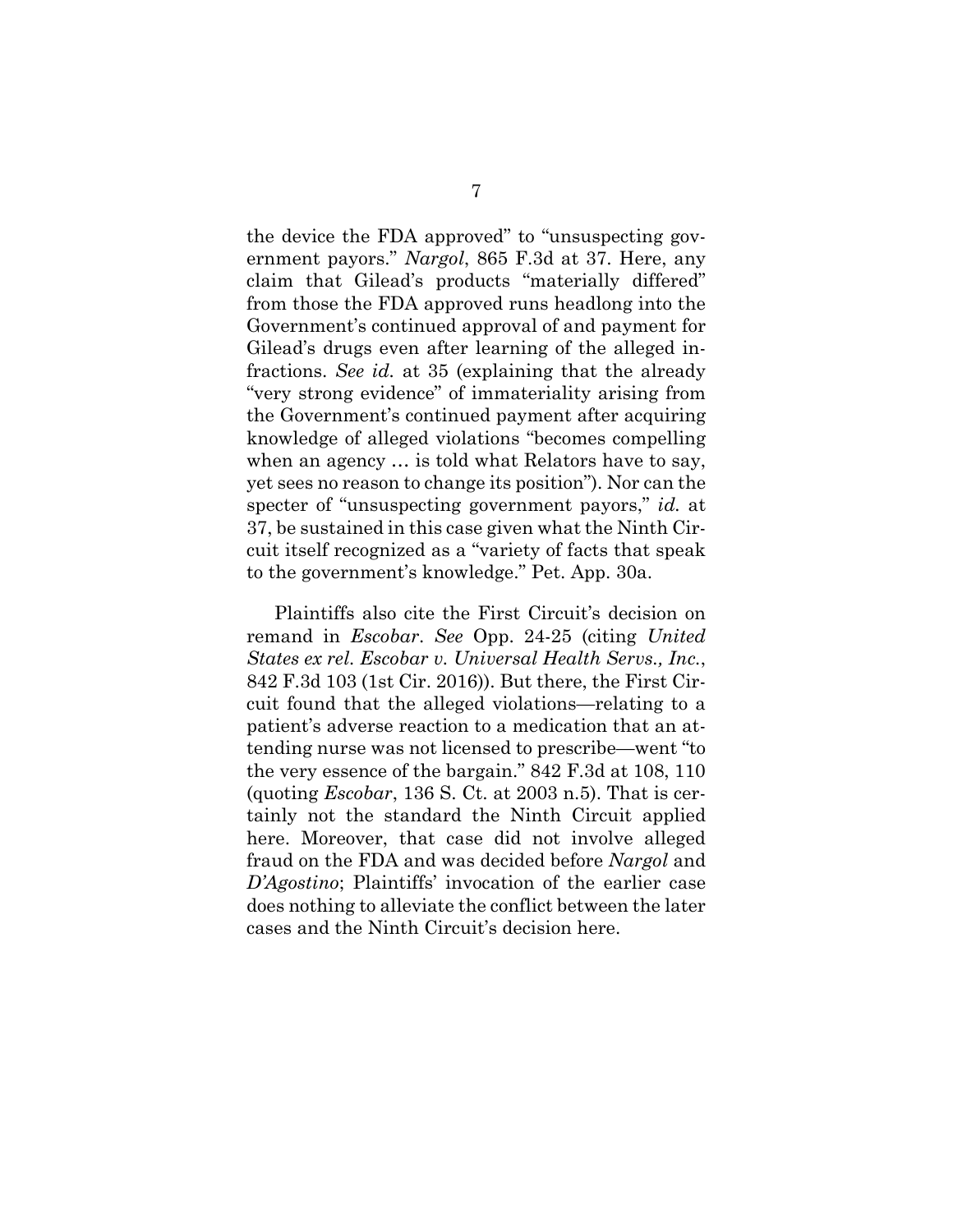The Ninth Circuit's rule is also at odds with the Third Circuit's finding of immateriality where the Government, after receiving evidence of the plaintiff's allegations, left its approval of the relevant drug intact and declined to initiate enforcement proceedings. *United States ex rel. Petratos v. Genentech Inc.*, 855 F.3d 481, 490 (2017). Plaintiffs respond that the Third Circuit "recognized that no single factor automatically disposes of materiality." Opp. 27. No one has argued otherwise. The point is that when the Government continues its approvals, payments, and reimbursements after learning of alleged infractions, it is up to FCA plaintiffs to explain why the allegations were nevertheless material to the Government's payment decision.

The Ninth Circuit's break from the First and Third—combined with the dissonance between its opinion and this Court's decision in *Escobar*—is more than enough to warrant this Court's review. But the disagreement runs deeper, as the petition explains. Pet. 16-20. In attempting to distinguish unfavorable cases, Plaintiffs argue that post-discovery rulings are somehow "less relevant." Opp. 28. Yet this Court allowed no such distinction in *Escobar*, stating instead that materiality can be resolved "on a motion to dismiss or at summary judgment." *Escobar*, 136 S. Ct. at 2004 n.6. That makes perfect sense: Courts that harness "the benefit of hindsight" rather than "ignor[ing] what actually occurred" on summary judgment must do so on the pleadings as well. *United States ex rel. McBride v. Halliburton Co.*, 848 F.3d 1027, 1034 (D.C. Cir. 2017).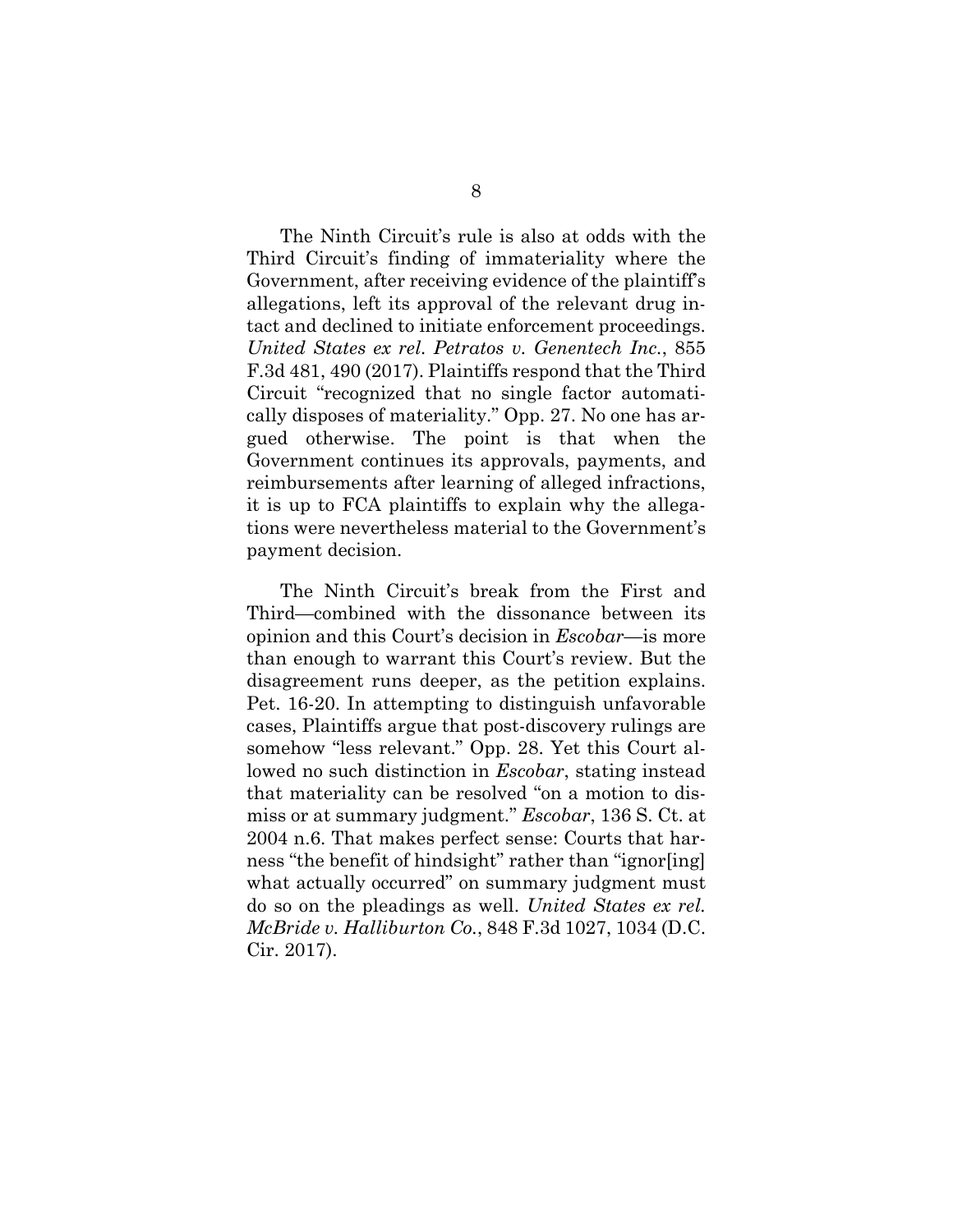Further, Plaintiffs' depiction of the Fifth, Seventh, Tenth, and D.C. Circuits as applying the "same rule as the Ninth" is untenable. Opp. 28. In those courts, "continued payment by the federal government after it learns of the alleged fraud substantially increases the burden on the relator in establishing materiality." *United States ex rel. Harman v. Trinity Indus., Inc.*, 872 F.3d 645, 663 (5th Cir. 2017); *see also*  Pet. 16-19. Once again, things are different in the Ninth Circuit, which is willing to forge ahead into costly discovery and save materiality determinations for later.

### **III. This Case Is A Suitable Vehicle For Review.**

Plaintiffs' argument that the question presented was not sufficiently vetted below is contradicted by their own assertion that the Ninth Circuit "quoted *Escobar*'s discussion of materiality at length." Opp. i. The arguments raised here were featured in Gilead's briefing before the Ninth Circuit. *See, e.g.*, C.A.41 at 45 (arguing that an "FCA claim cannot survive where the government learned of the alleged false statement and continued making payments for the product"). The issues were also debated in supplemental letters following *Escobar*'s issuance, *see* C.A.46-1, 47, 49, 50- 1, 61, 65, 66, 69, 70, and at oral argument. And the Ninth Circuit made materiality a centerpiece of its opinion, acknowledging it was creating a split and teeing up a legal question for this Court to resolve. *See, e.g.*, *United States v. Williams*, 504 U.S. 36, 41 (1992) (noting that certiorari is appropriate "so long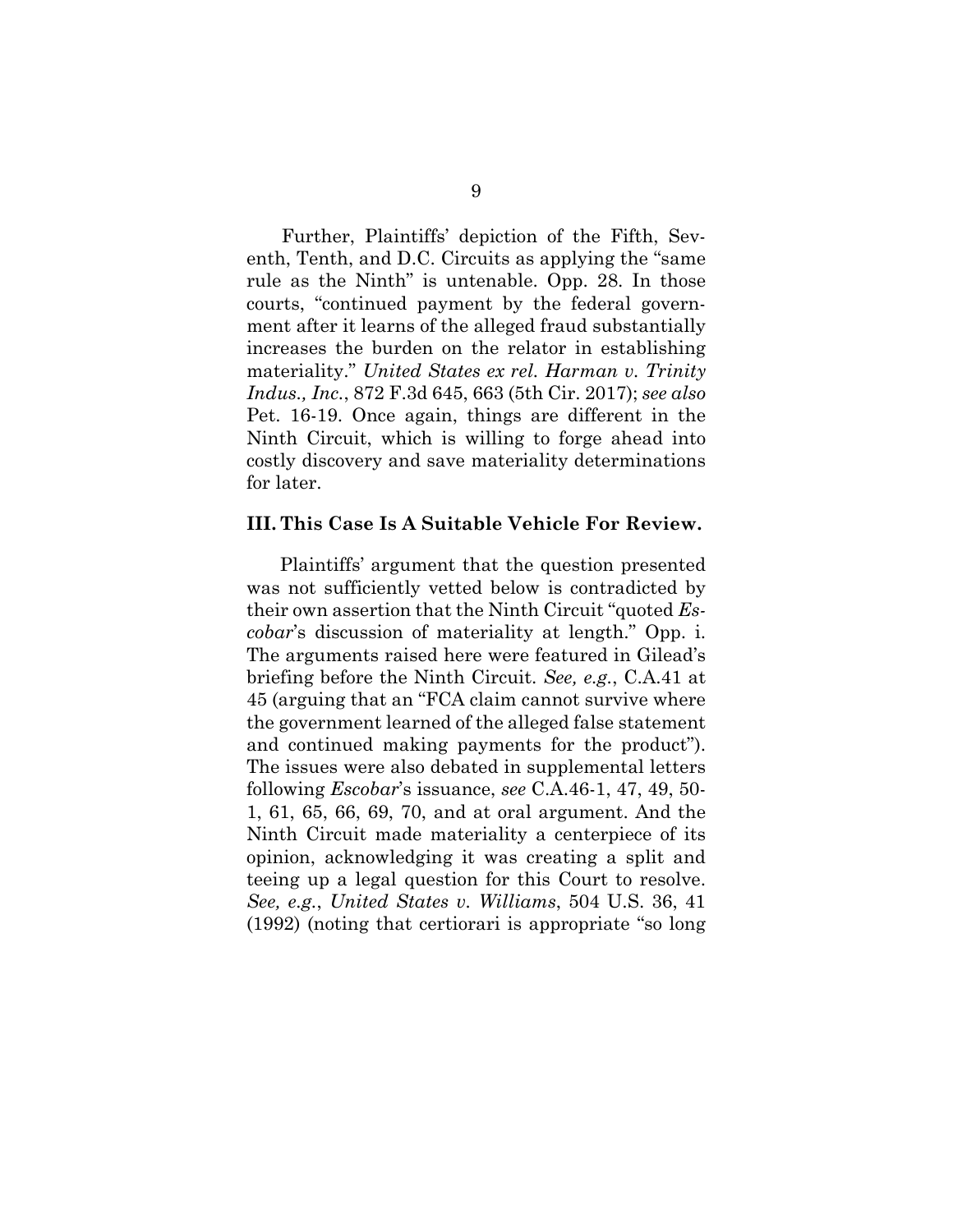as [an issue] has been passed upon" by the court be $low$ ).<sup>3</sup>

In much the same way, Plaintiffs' urging of "further percolation" is undercut by their recognition—in the very same paragraph—that materiality cases have come in droves in recent years. Opp. 32 (acknowledging the "recent boom" in FCA cases raising materiality issues). There is no need to wait for more data points. Indeed, waiting would come at an extraordinary cost. As the amicus briefs demonstrate, whether the FCA's materiality requirement is applied in the "demanding" fashion that *Escobar* requires, 136 S. Ct. at 2003, has huge financial implications for companies across countless industries. *See, e.g.*, Amicus Br. of the Chamber of Commerce of the United States of America et al. (Chamber Br.) at 15-17. Private relators have recovered \$911 million in the past two years alone.4 Unless this Court intervenes, the

<sup>4</sup> *See DOJ, Justice Department Recovers Over \$4.7 Billion From False Claims Act Cases in Fiscal Year 2016* (Dec. 14, 2016), http://tinyurl.com/j3jobgb; *DOJ*, *Justice Department Recovers Over \$3.7 Billion From False Claims Act Cases in Fiscal Year* 

 <sup>3</sup> Plaintiffs incorrectly argue that they have "surviving sets of claims … for payments made before the government learned of Gilead's violations." Opp. 32. But the Government's decision to take no action upon learning of the alleged infractions shows that the infractions were immaterial throughout, absent some reason to believe that an infraction that is now *immaterial* previously was *material*. Plaintiffs also assert incorrectly that *Escobar*'s materiality standard applies only to fraudulent claims and not to "factually false claims." Opp. 32. In reality, *Escobar* referred to "§  $3729(a)(1)(A)$ 's materiality requirement"; it did not distinguish between "false" and "fraudulent" claims. 136 S. Ct. at 2002.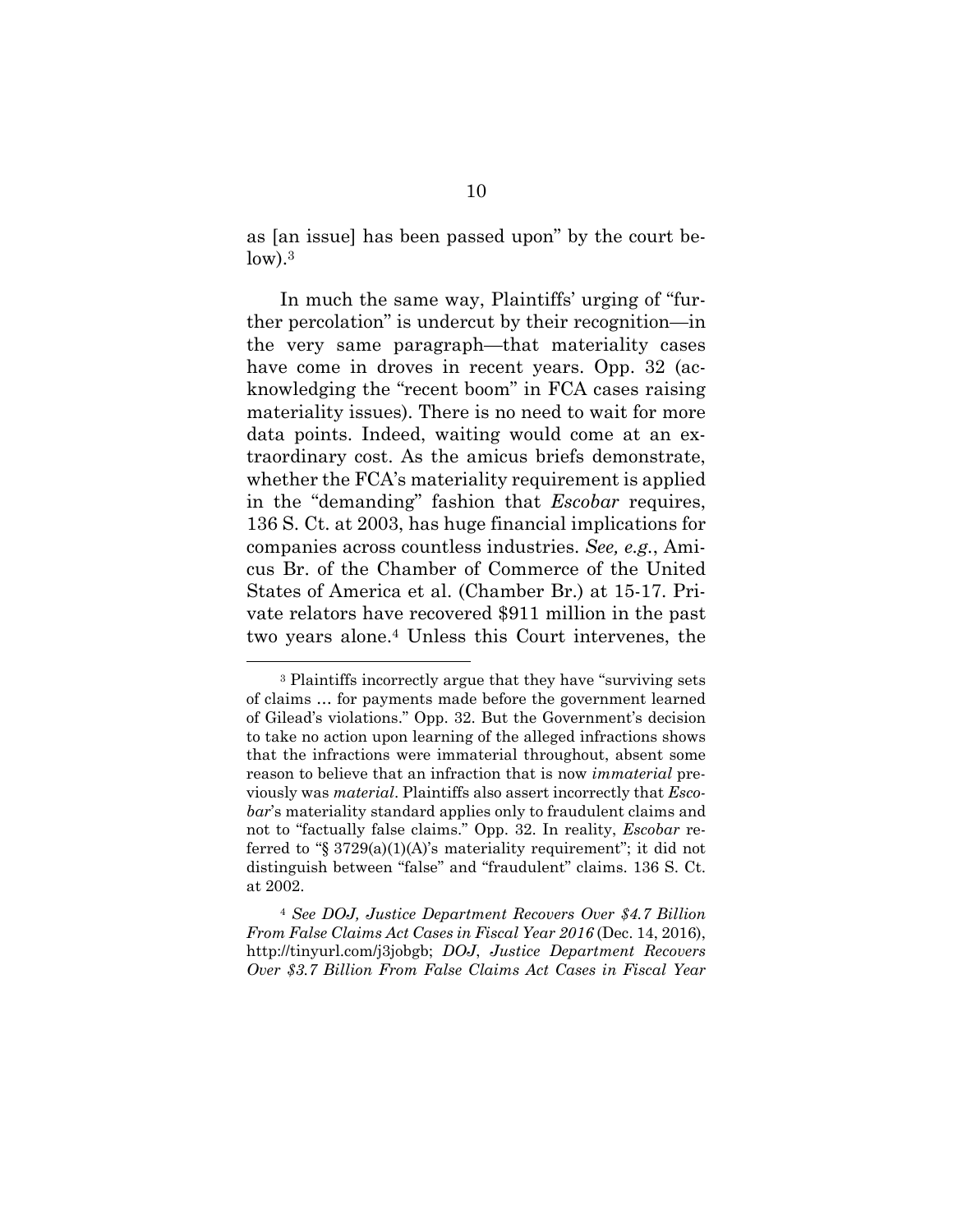Ninth Circuit's approach threatens to trigger the next California Gold Rush: a westward stampede of plaintiffs (and attorneys) digging for nuggets of minor regulatory infractions in hopes of obtaining lucrative rewards.

The FCA actions that are invited and invigorated by the Ninth Circuit's lax standard will transfer power from expert regulators into the hands of private claimants seeking a financial bounty. *See* Amicus Br. of the Coalition for Government Procurement at 8-9, 14; Chamber Br. at 18-19. This is not what Congress intended. As this Court has explained, the FCA "is not an all-purpose antifraud statute or a vehicle for punishing garden-variety breaches of contract or regulatory violations." *Escobar*, 136 S. Ct. at 2003 (internal citation and quotation marks omitted); *see* PhRMA-BIO Br. at 3 (explaining that the Ninth Circuit's rule, which permits FCA plaintiffs "to proceed to trial on the question whether a manufacturer committed garden-variety breaches of the FDCA, even if FDA had conclusively determined that [there was] no violation warranting enforcement … defies Congressional intent" (internal quotation marks omitted)).

Finally, Plaintiffs argue that more details would be available on a "developed factual record." Opp. 34. Of course they would. That is true of every case that is dismissed on the pleadings. Yet it does not render every such dismissal inappropriate. The question is

l

*<sup>2017</sup>* (Dec. 21, 2017), https://tinyurl.com/ycx97lf7. As those sources reveal, in that same two-year period, the Government recovered \$8.4 billion in FCA suits; \$4.9 billion of that recovery came from the healthcare industry.